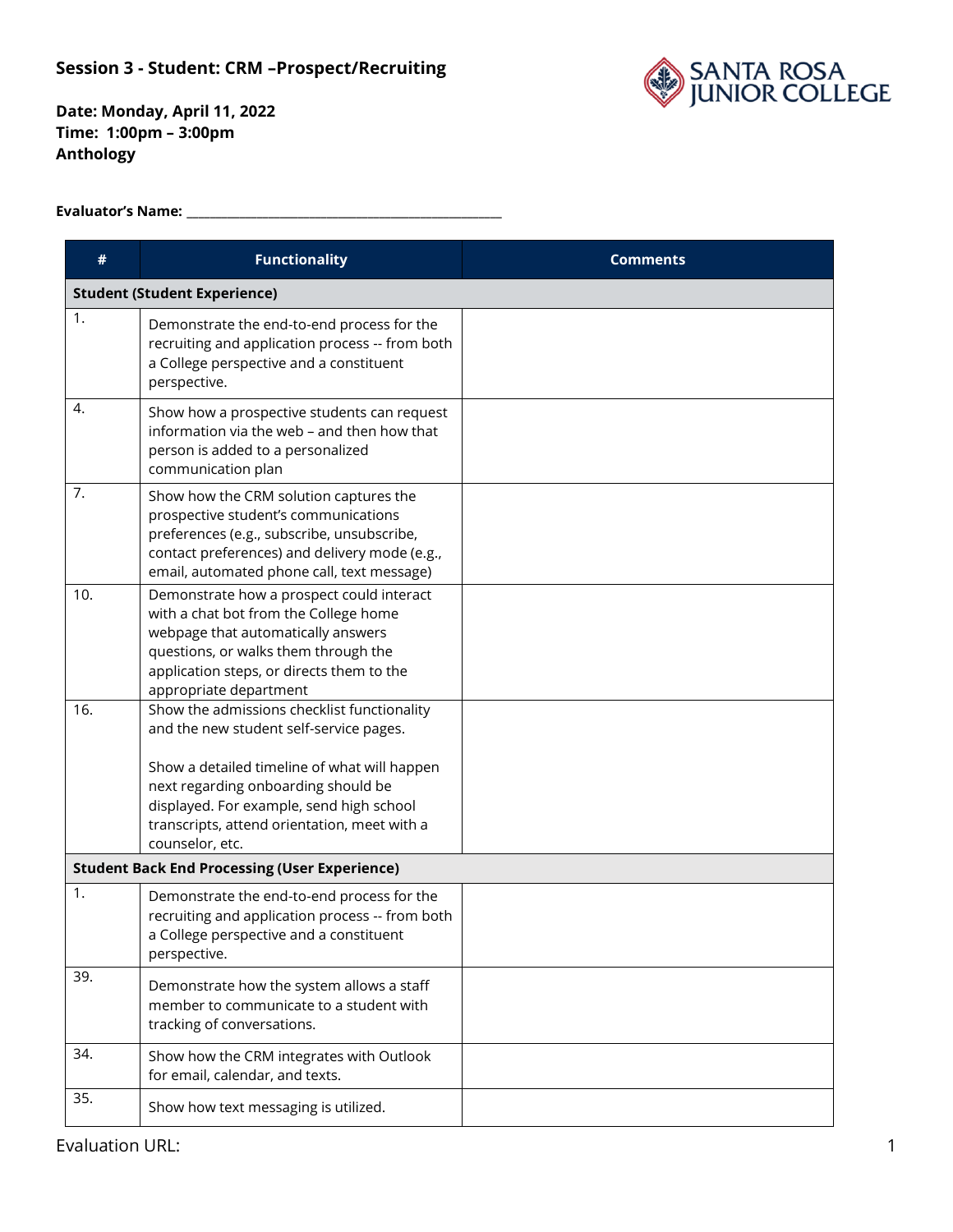## **Session 3 - Student: CRM –Prospect /Recruiting**



| #   | <b>Functionality</b>                                                                                                                                                                                                                                      | <b>Comments</b> |
|-----|-----------------------------------------------------------------------------------------------------------------------------------------------------------------------------------------------------------------------------------------------------------|-----------------|
| 8.  | Show that text messages can be sent with<br>embedded URL to view information in a<br>browser                                                                                                                                                              |                 |
| 21. | Show how all contacts with<br>prospects/students logged including phone<br>calls, in person meetings, texts, etc.                                                                                                                                         |                 |
|     | Demonstrate how users can create reports<br>based on population, application, and<br>population demographics and how to share<br>those reports.                                                                                                           |                 |
| 15. | Show a "dashboard" that highlights where<br>students are in the process - e.g., sent an<br>inquiry, attended an event, applied, etc. Show<br>drill-down functionality to see individual<br>students.                                                      |                 |
| 20. | Demonstrate how to add a document to a<br>student's record. This should satisfy the<br>checklist item either upon submission or if<br>attached to a recruit it should then satisfy the<br>item when the student applies.                                  |                 |
| 22. | Show how a contact may have multiple<br>owners - e.g., student ambassador, counselor.                                                                                                                                                                     |                 |
| 13. | Show how a recruiter/counselor creates a high<br>school visit (face-to-face event on campus) and<br>is able to mark in the CRM system that a<br>student has attended. Also highlight how to<br>capture new prospects in the high school visit<br>process. |                 |
| 38. | Show how referrals can be made along<br>services recommended (e.g., tutoring, seeing<br>an advisor, dropping the class)                                                                                                                                   |                 |
|     | <b>Student Back End Processing (Configuration/Settings)</b>                                                                                                                                                                                               |                 |
| 2.  | If the CRM is a separate product, discuss how<br>data moves between the CRM and the ERP -<br>including integration methods, frequency, and<br>direction                                                                                                   |                 |
| 18. | Demonstrate how to create a prospect record<br>and what is the minimum information needed<br>to create a record in the system                                                                                                                             |                 |
| 6.  | Demonstrate how a specific counselor gets<br>automatically assigned and a task gets<br>generated for the counselor (or Outreach<br>department, or student success team) to<br>call/text/e-mail the student.                                               |                 |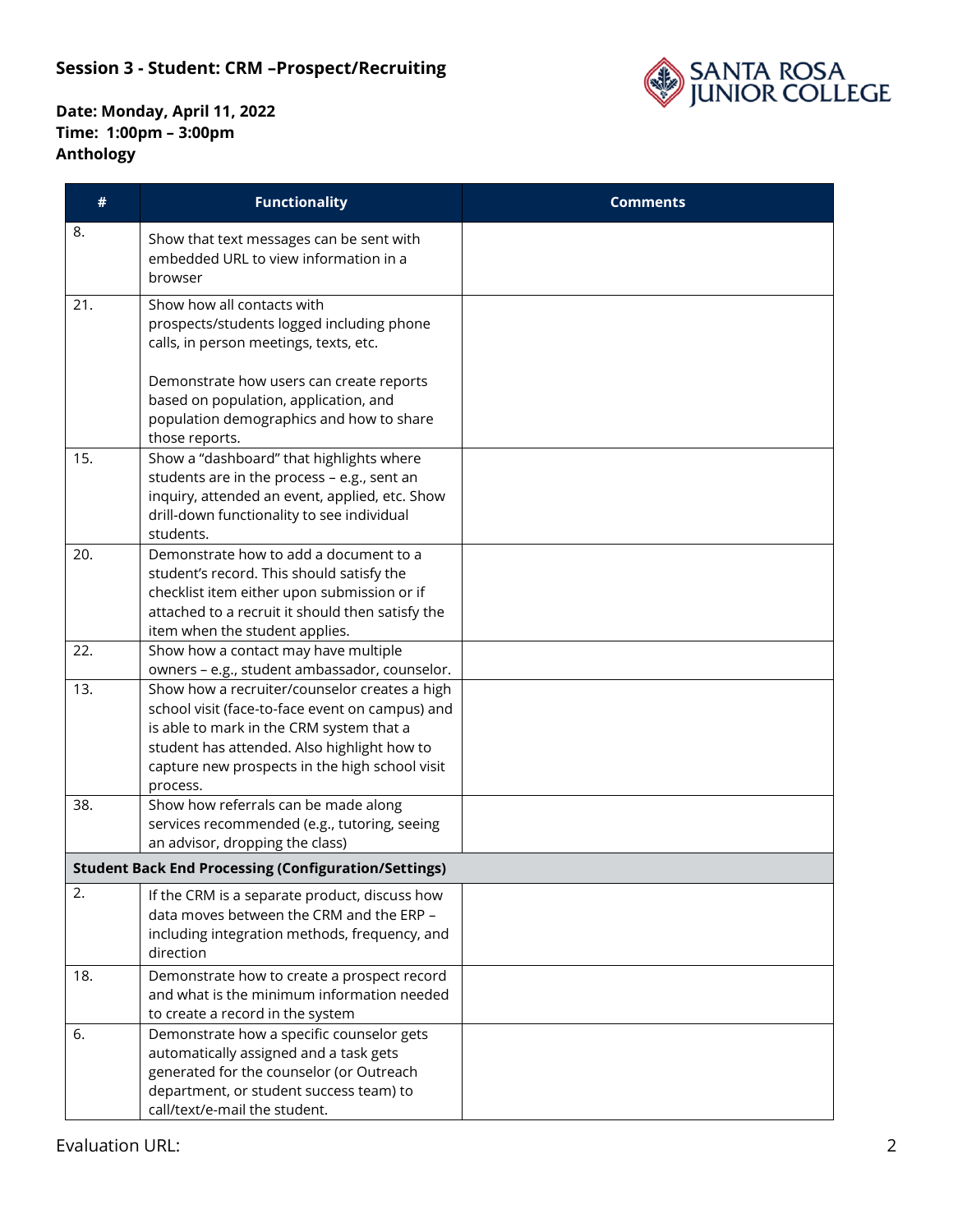### **Session 3 - Student: CRM –Prospect /Recruiting**



| #   | <b>Functionality</b>                                                                                                                                                                                                                                                                        | <b>Comments</b> |
|-----|---------------------------------------------------------------------------------------------------------------------------------------------------------------------------------------------------------------------------------------------------------------------------------------------|-----------------|
| 17. | Demonstrate how to load in a file of prospects<br>from a purchased source such as<br>gradschools.com, Carnegie, EAB, local unified<br>school district spreadsheets, or other third-<br>party source.                                                                                        |                 |
| 19. | Demonstrate how to load (both automatically<br>and manually) SAT/ACT/GRE or TOEFL scores.<br>Show that it will create inquiry records for<br>those students who are not in the system.                                                                                                      |                 |
| 33. | Show branding capabilities for external pages<br>in the CRM. Show how they can be imbedded<br>into the College web site                                                                                                                                                                     |                 |
|     | <b>Communication Outreach (Marketing/Communications)</b>                                                                                                                                                                                                                                    |                 |
| 5.  | Demonstrate the ability to add cookies and<br>track the prospective student from this point.                                                                                                                                                                                                |                 |
| 3.  | Demonstrate how web traffic for a prospective<br>student gets logged and what the subsequent<br>reports/data look like.                                                                                                                                                                     |                 |
| 23. | Demonstrate the communication campaign<br>capabilities of the CRM. These questions<br>should be asked for each base of constituents<br>in the system (i.e., Prospective Students,<br>Applicants, Current Students, Attended,<br>Alumni, Employees, Parents, geographical<br>location, etc.) |                 |
| 24. | Demonstrate the ability to sort campaigns by<br>various factors including demographics and<br>psychographics                                                                                                                                                                                |                 |
| 29. | Demonstrate how to build a population for a<br>campaign.                                                                                                                                                                                                                                    |                 |
| 9.  | Demonstrate how the CRM would<br>automatically send monthly or quarterly<br>predetermined communication (email and<br>text) that is relative to their<br>grade/age/career/program until the point of<br>application, then removed from the pre-<br>application communications.              |                 |
| 14. | Demonstrate how special communications are<br>triggered given a prospective student's unique<br>qualifications. Contact with prospective<br>student might be made via a telephone call,<br>event, email, or chat box. Show how this<br>action would still be invoked.                       |                 |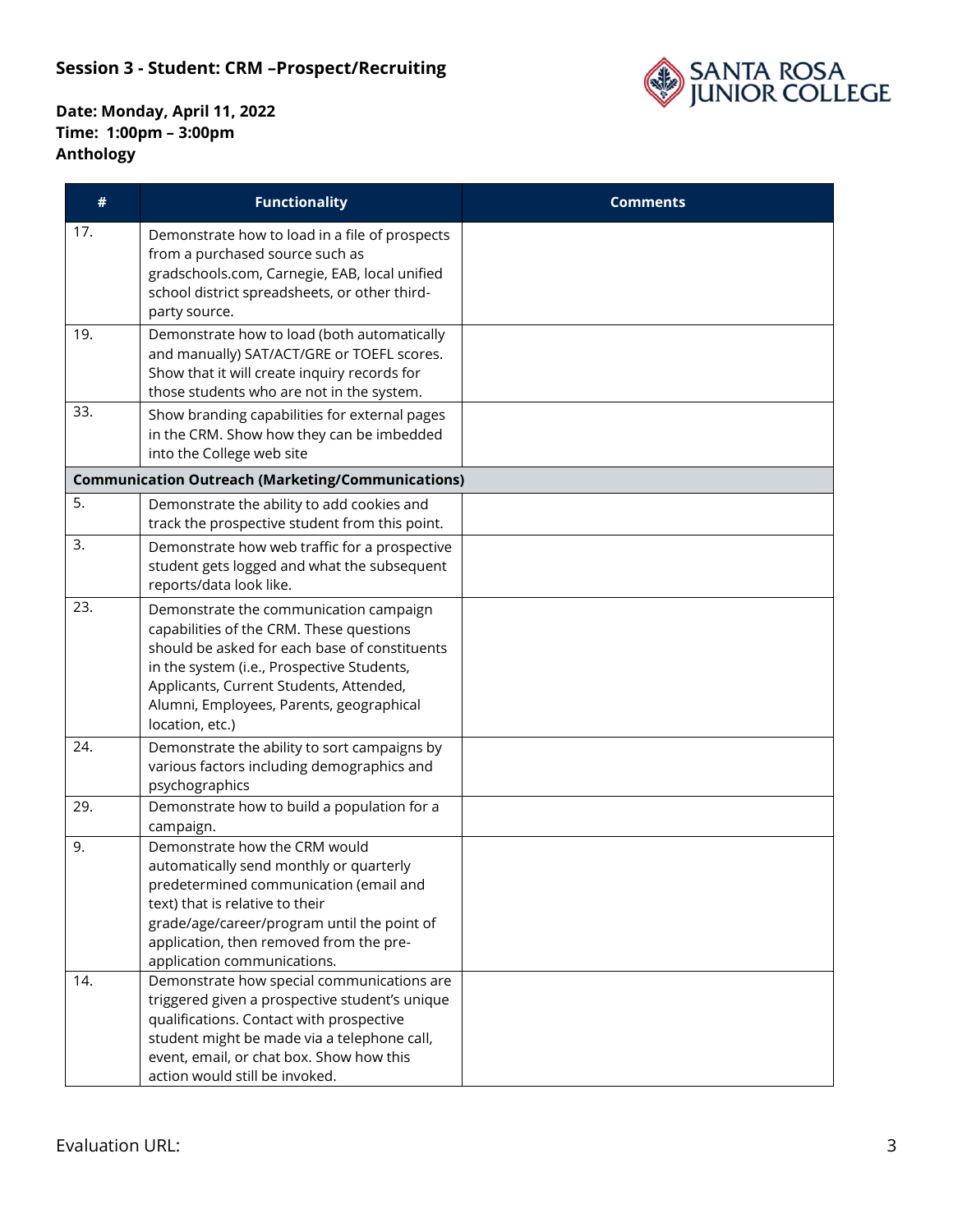# **Session 3 - Student: CRM –Prospect/Recruiting**



| #   | <b>Functionality</b>                                                                                                                                                                                                        | <b>Comments</b> |
|-----|-----------------------------------------------------------------------------------------------------------------------------------------------------------------------------------------------------------------------------|-----------------|
| 25. | Demonstrate how to build a population for a<br>one-off email or text messages.                                                                                                                                              |                 |
|     | Need to be able to generate distinct<br>population groups for advising and<br>communication. For example: flagged groups<br>like Umoja, or college-wide student groups<br>based on GPA                                      |                 |
| 30. | Show how to build a template for campaign<br>communication including merge fields.                                                                                                                                          |                 |
| 31. | Show how to use variables in a template and<br>how to use variables such as interest area,<br>high school, counselor, etc.                                                                                                  |                 |
| 27. | Show how to build a template for a one-off<br>communication.                                                                                                                                                                |                 |
| 37. | Show how a PDF or other attachments can be<br>included in outgoing communications. Can the<br>attachments be personalized to the recipient?                                                                                 |                 |
| 26. | Show if there is a maximum number of<br>emails/texts that can be sent                                                                                                                                                       |                 |
| 28. | Show how to send the communication and<br>schedule for a future date and distinguish<br>between email sender and email approver<br>privileges                                                                               |                 |
| 32. | Show key metric tracking for messages<br>including finding metrics on (Sent, Delivered,<br>Opens, Clicks, Unique Opens, Unique Clicks,<br>Bounces, Opt Outs, and skipped or repressed<br>emails).                           |                 |
| 36. | Show how posts to social media are made                                                                                                                                                                                     |                 |
|     | <b>Communications (Events)</b>                                                                                                                                                                                              |                 |
| 11. | Demonstrate event registration functionality.                                                                                                                                                                               |                 |
| 12. | Show how, after a student registers for an<br>event, and automated (personalized)<br>sequence of communications is sent - e.g.,<br>confirmation, reminder 24 hours prior, QR<br>code for check in, and post-event follow-up |                 |